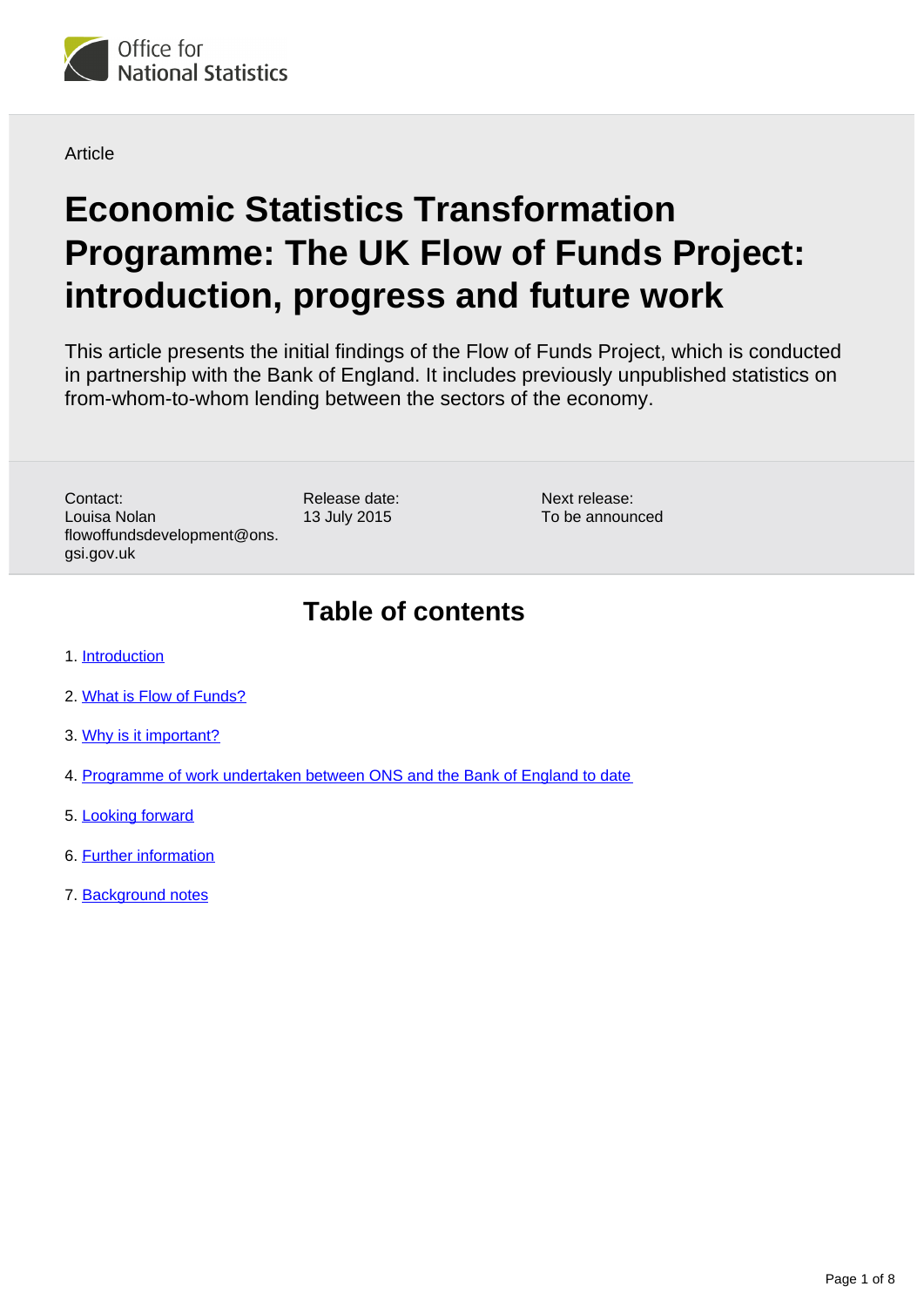# <span id="page-1-0"></span>**1 . Introduction**

In late 2014, the Office for National Statistics (ONS) began working in partnership with the Bank of England to improve Flow of Funds statistics for the UK. This article provides an introduction to this project and potential benefits it will bring. It outlines the progress so far and gives an update on the future programme of work. This includes the new publication of a 'from-whom-to-whom' matrix for balance sheet levels of loans as experimental statistics, with a high level presentation of these new estimates included within this article.

### <span id="page-1-1"></span>**2 . What is Flow of Funds?**

The term 'Flow of Funds' is used in a number of different ways, and can often be used to describe the financial account in general. In the specific context of this article however, the term 'Flow of Funds' relates to the development of from-whom-to-whom statistics for both financial account transactions and balance sheet levels. As illustrated in Figure 1, these data are often presented in matrices that give full counterparty information for a given instrument across assets and liabilities, thus showing the interconnections between the different institutional sectors within the economy.

### **Figure 1: European System of Accounts 2010 (ESA10) example of a from-whom-to-whom financial account matrix for debt securities**

| <b>Debtor sector</b><br><b>Creditor sector</b> |                                                                           | Net incurrence of debt securities by              |     |         |                                                                                                             |                            |                             |              |  |  |
|------------------------------------------------|---------------------------------------------------------------------------|---------------------------------------------------|-----|---------|-------------------------------------------------------------------------------------------------------------|----------------------------|-----------------------------|--------------|--|--|
|                                                |                                                                           | Non-financial<br><b>Financial</b><br>corporations |     | General | <b>Households</b><br>corporations government and non-profit<br><b>institutions</b><br>serving<br>households | <b>National</b><br>economy | <b>Rest of</b><br>the world | <b>Total</b> |  |  |
| Net<br>acquisition<br>of debt<br>securities by | Non-financial<br>corporations                                             | 30                                                | 11  | 67      |                                                                                                             | 108                        | 34                          | 142          |  |  |
|                                                | Financial<br>corporations                                                 | 23                                                | 22  | 25      |                                                                                                             | 70                         | 12                          | 82           |  |  |
|                                                | General<br>government                                                     | 5                                                 | 2   | 6       |                                                                                                             | 13                         | 19                          | 32           |  |  |
|                                                | Households<br>and non-<br>profit<br>institutions<br>serving<br>households | 65                                                | 43  | 124     |                                                                                                             | 232                        | 43                          | 275          |  |  |
|                                                | National<br>economy                                                       | 123                                               | 78  | 222     |                                                                                                             | 423                        | 108                         | 531          |  |  |
|                                                | Rest of the<br>world                                                      | 24                                                | 28  | 54      |                                                                                                             | 106                        |                             | 106          |  |  |
|                                                | Total                                                                     | 147                                               | 106 | 276     |                                                                                                             | 529                        | 108                         | 637          |  |  |

The use of the term 'Flow of Funds' in this context therefore differs from the use of the term in the UK Annual National Accounts (Blue Book) 2014 which included a new chapter entitled 'Flow of Funds' ([Chapter 14\)](http://www.ons.gov.uk/ons/rel/naa1-rd/united-kingdom-national-accounts/the-blue-book--2014-edition/rpt---chapter-14.html). This new chapter provided no further information to that already published within the [UK Economic Accounts](http://www.ons.gov.uk/ons/rel/naa1-rd/united-kingdom-economic-accounts/index.html) (the UK's sector and financial accounts), but rather presented the data in a different way, showing the assets and liabilities of each sector alongside each other for each financial instrument. The Flow of Funds project aims to extend this work to show not only the total assets and liabilities of each sector for each financial instrument, but also a full sectoral counterparty breakdown below these totals.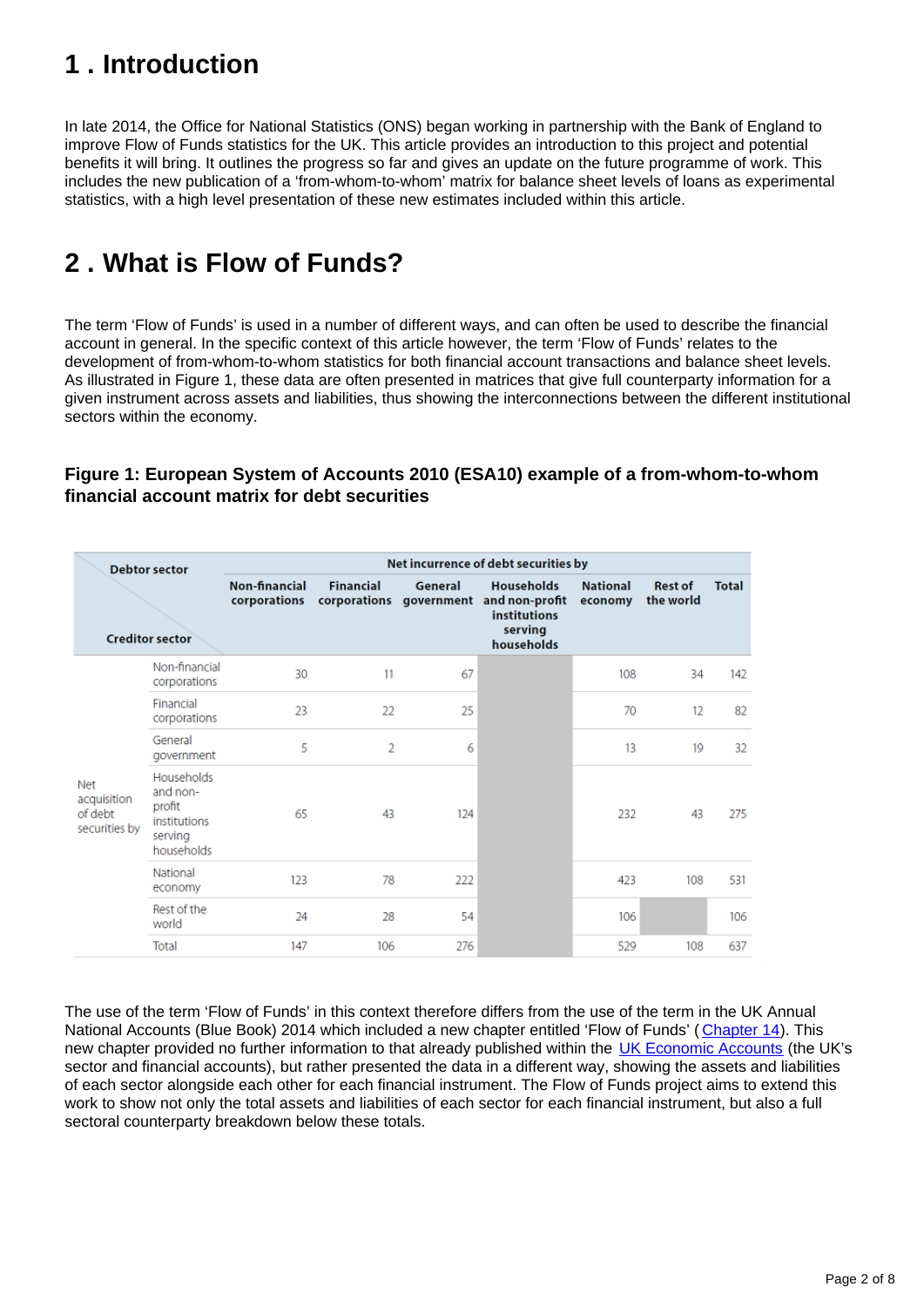# <span id="page-2-0"></span>**3 . Why is it important?**

The development of from-whom-to-whom data for financial transactions and balance sheets has gained increasing international interest in recent years. The updated [European System of Accounts manual](http://ec.europa.eu/eurostat/web/esa-2010/overview) (ESA10) and the United Nations (UN) [System of National Accounts](http://unstats.un.org/unsd/nationalaccount/sna2008.asp) (SNA 2008) both recommend the implementation of Flow of Funds matrices into the National Accounts. The development of these data are further encouraged in a number of global data initiatives, including the International Monetary Fund's (IMF) [Special Data Dissemination Standard](http://dsbb.imf.org/Pages/SDDS/Overview.aspx)  [Plus](http://dsbb.imf.org/Pages/SDDS/Overview.aspx) (SDDS+) and the G20 [Data Gaps Initiative](http://ec.europa.eu/eurostat/statistics-explained/index.php/G20_Data_Gaps_Initiative_(DGI)_%E2%80%93_background) (DGI). Many comparable European countries are developing. or already publish, from-whom-to-whom data as part of their financial accounts, for example Portugal and Austria.

The National Statistics Quality Review of the National Accounts and Balance of Payments (Barker, 2014) made an explicit recommendation that ONS and the Bank of England should collaborate on this project1. The review considered these data as essential for identifying the build-up of risks in the financial sector and in understanding financial connections amongst the institutional sectors and sub-sectors within the economy. As an economy with a large financial sector, this is of particular importance for the UK. There are also broader benefits from the collection of these data in better understanding sectoral balance sheets and the flow and distribution of credit within the economy, which in turn are useful for the analysis of consumption and investment trends.

The enhancement of the financial accounts to include from-whom-to-whom data and an improved sector and instrument breakdown would also have wider-reaching benefits for the National Accounts. For the most part, the development of more granular financial account data would require new data sources that are likely to have applications beyond the financial accounts. For example, increased granularity on the sectoral stocks of, and transactions in, debt securities has potential to provide enhanced estimates of property income. This work could therefore potentially lead to future improvements in not only financial account statistics but throughout the sequence of accounts.

Producing data at a more granular level also provides the flexibility to respond to changing demands and areas of user interest. There may be areas within the economy today that do not attract widespread interest but, due to the rapidly evolving nature of the financial system, may be of interest in the future. By developing data at a more granular level by fully exploiting data available from existing sources there is therefore a degree of 'futureproofing' the accounts so that changing user needs can be addressed more efficiently.

Building on this, improving the quality and granularity of financial account statistics would meet the current increased data demands from both policy-makers and researchers. The Bank of England's Financial Policy Committee (FPC) has been given a range of policy tools in order to deliver the Bank's financial stability objective. In order to assess risks and calibrate the effects of its tools, it needs reliable data on both the UK financial system and the links between the financial sector and the wider economy. Enhanced financial accounts and from-whomto-whom data may supply detail that is currently not available from the aggregate data; something which is of particular importance when deciding whether a macro- or micro-prudential tool is appropriate. Further sectoral breakdowns are also important in making decisions beyond the core banking sector. Several policy-makers have recently drawn attention to Flow of Funds statistics, providing further testament to its importance in public policy work.

The data will also offer a resource to researchers outside of a specific policy requirement. Researchers should benefit from both improvements to the aggregate data and increased granularity in sectors, instruments and interconnections. Researchers of financial markets in particular are increasingly interested in modelling networks and financial system complexity, both of which require from-whom-to-whom data, preferably at a granular level.

Looking to the international context, this project will improve the ability of the UK to meet the international recommendations for financial statistics from SDDS+ and the G20 DGI. Many European countries, particularly those within the euro-area, are already producing granular from-whom-to-whom data for selected financial instruments. In general, the UK's data on the financial sector and financial flows are less detailed than those for many other advanced economies.

#### **Notes for Why is it important?**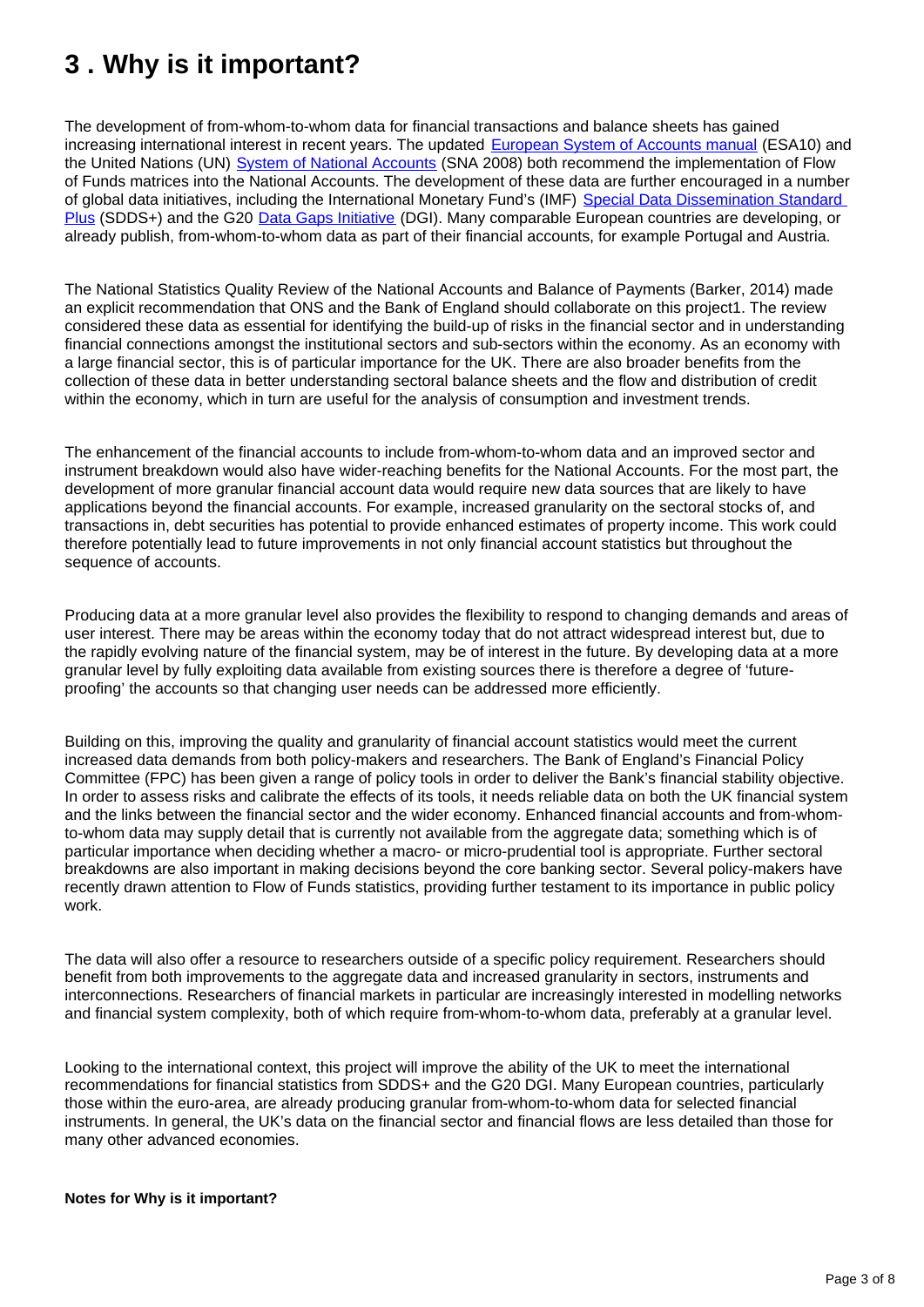### <span id="page-3-0"></span>**4 . Programme of work undertaken between ONS and the Bank of England to date**

The ONS and Bank of England work began in late 2014 to develop Flow of Funds statistics for the UK. Over the past six months, the project has been focused on identifying current data availability based on the existing data sources used to compile the financial accounts. The extent to which full from-whom-to-whom information is currently available differs for each financial instrument, with a number of matrices left with gaps that will require alternative data sources to fill.

A good example of where there are extensive data gaps is debt securities, where all institutional sectors in the economy other than households can potentially be on both the asset and liability side i.e. they can both issue and hold debt securities. In the current UK financial account estimates, information is available only on the total amounts issued and held by each sector, with very little counterparty information. There is no data source currently available within ONS that would provide information on inter-sectoral connections to enable a full sectoral breakdown of holdings for each issuing sector.

It has been possible, however, to develop full counterparty information from current data sources for loans, although filling the complete matrix with these data has involved some assumptions1. The counterparty relationships underlying the total asset and liability data published in the UK Economic Accounts have been identified, and thus a full from-whom-to-whom matrix has been developed for total loans2 (Figure 2). This has been published alongside this article as an experimental table, with time series estimates from 2006 to 2013, and can serve as an example of what this project hopes to achieve.

Looking at Figure 2, it is clear that the development of Flow of Funds statistics will provide a substantial expansion to the UK financial accounts. The entries shown in bold and shaded in blue are those already available and published by ONS. The remaining entries shaded in green are all previously unpublished and provide further granularity on lending and borrowing across the different sectors. While these data are experimental and subject to revisions, they still illustrate the potential benefits of Flow of Funds statistics in better understanding the interconnections across sectors.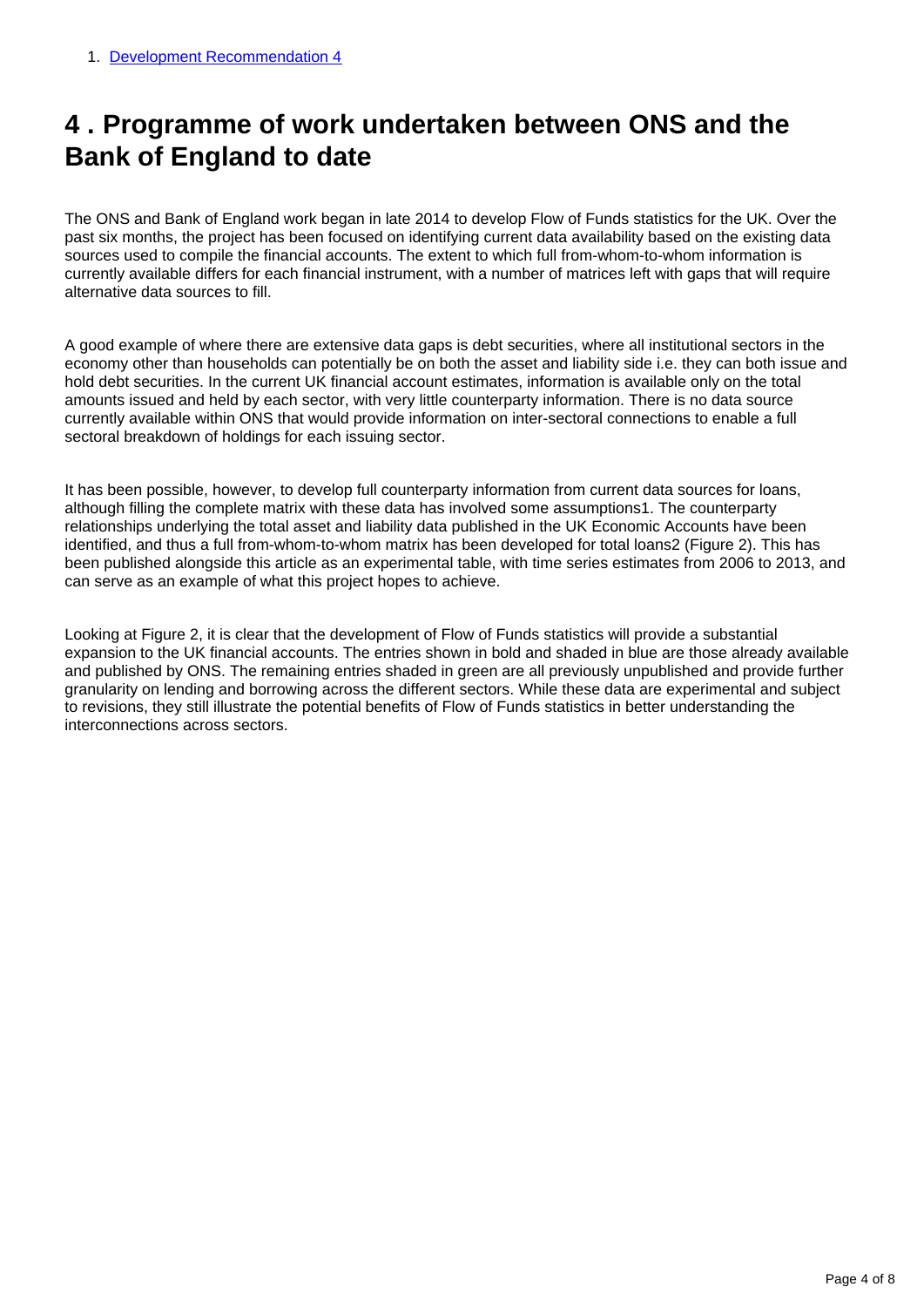|              | Liability: |             |            |        |                |                |      |                 |                |        |
|--------------|------------|-------------|------------|--------|----------------|----------------|------|-----------------|----------------|--------|
| Asset:       | РC         | <b>PNFC</b> | <b>MFI</b> | OFI    | <b>ICPF</b>    | CG             | LG   | <b>HH+NPISH</b> | RoW            | Total  |
| PC           | 0.8        | 0.1         | 0.0        |        | $\blacksquare$ | 0.1            | 0.4  | 0.0             | 0.9            | 2.3    |
| <b>PNFCs</b> | 0.4        | $\sim$      | 0.0        | 51.7   | $\blacksquare$ | 4.7            | 0.1  | 0.0             | 214.9          | 271.8  |
| <b>MFIs</b>  | 0.2        | 406.0       | 0.0        | 752.9  | 17.1           | 4.4            | 10.7 | 1192.2          | 898.8          | 3282.3 |
| <b>OFIs</b>  | 0.0        | 44.7        | 0.0        | 3.6    | ٠              | $\blacksquare$ | 0.2  | 140.9           | 40.7           | 230.1  |
| <b>ICPFs</b> | 0.0        | 77.1        | 0.0        | 71.1   | $\blacksquare$ | 0.0            | 2.4  | 28.4            | 12.9           | 191.9  |
| CG           | 1.3        | 5.5         | 0.0        | 0.0    | ٠              | $\sim 10$      | 64.2 | 119.7           | 3.7            | 194.4  |
| LG           | 0.2        | 0.1         | 0.0        | 0.0    | $\sim$         | 0.0            | 0.0  | 7.7             | $\blacksquare$ | 8.1    |
| HH+NPISH     | 0.0        | 2.3         | 0.0        | 13.5   | 0.5            | $\blacksquare$ | 0.1  | 2.4             | $\blacksquare$ | 18.7   |
| RoW          | 1.1        | 434.2       | 0.0        | 969.3  | 41.5           | 0.1            | 5.4  | 32.6            | 0.0            | 1484.2 |
| Total        | 4.0        | 969.9       | 0.0        | 1862.2 | 59.1           | 9.3            | 83.4 | 1523.8          | 1172.0         |        |

**Figure 2: A from-whom-to-whom balance sheet matrix for total loans, 2013, unconsolidated [3] current prices, £ billion**

Notes:

1. PC = public corporations PNFC = private non-financial corporations MFI = monetary financial institutions OFI = financial institutions other than MFIs and insurance corporations and pension funds ICPF = insurance corporations and pension funds CG = central government LG = local government HH+NPISH = households and non-profit institutions serving households RoW = rest of the world

2. A '-' notates no estimate feeding into this cell, although theoretically data could exist here.

Taking loans to households and non-profit institutions serving households (NPISH) as an example, we can see how the increased counterparty information adds value. From Figure 2 we can see that households borrow predominately from monetary financial institutions (MFIs) - this sector includes the Central Bank, commercial banks and building societies. But other sectors of the economy also lend money to households and the proportion of household borrowing that is from MFIs has changed over time. A large amount of lending to households also comes from other financial institutions (OFIs) for example, which include institutions such as finance companies, investment funds and securities dealers. Figure 3 presents a time series of these data showing the total amounts of loans outstanding to households and NPISH from each of the different sectors.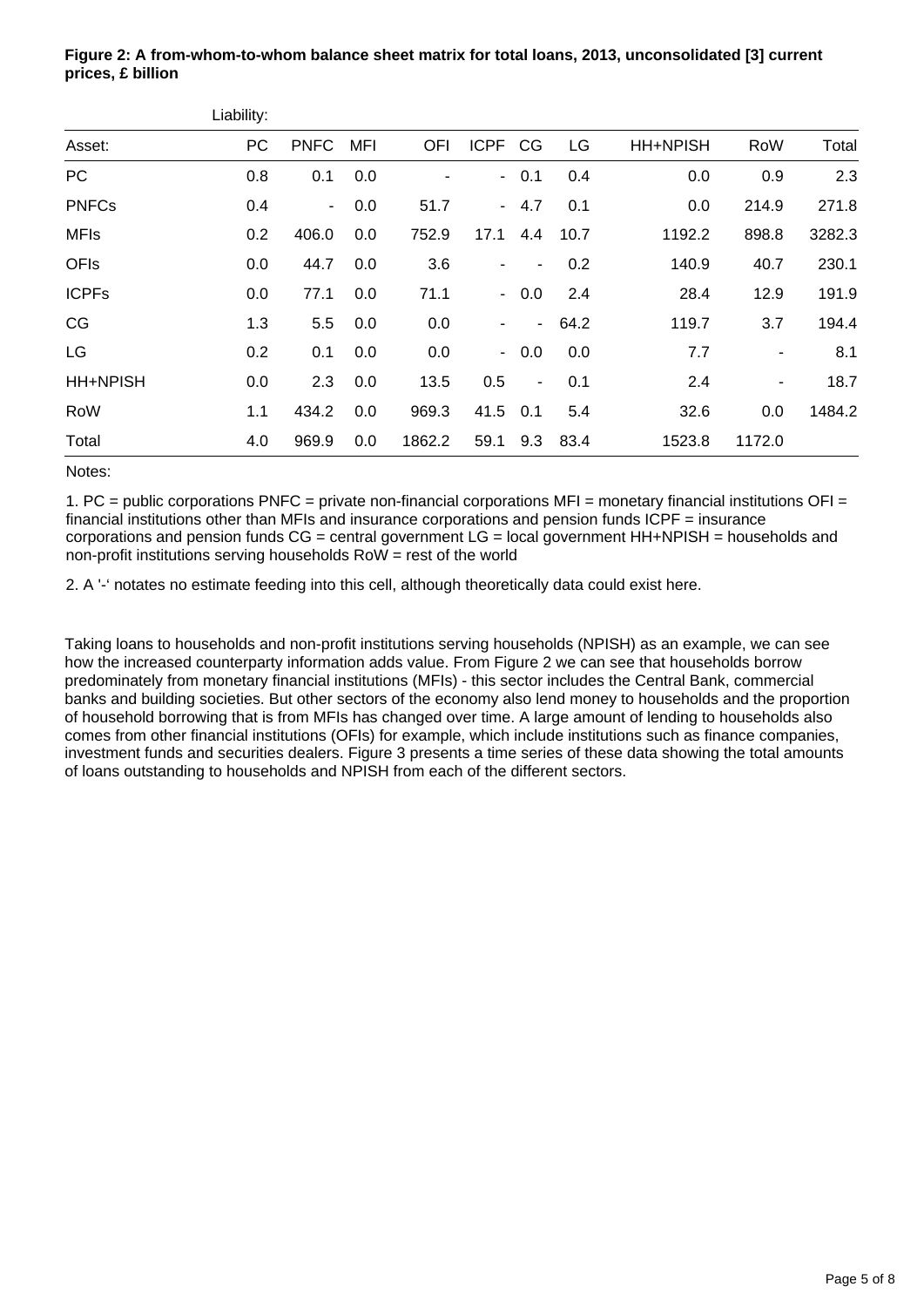

Figure 3 shows the rapid increase in lending to households in the run up to the economic downturn, from both MFIs and OFIs, with an increasingly large proportion of total household borrowing from the OFI sector. This transition was predominantly due to the securitisation of household mortgage loans that were transferred into securitisation special purpose vehicles (SPVs) classified as OFIs within the National Accounts. The step change seen in 2010 relates to a change in reporting where the business of these SPVs was moved back onto the balance sheets of the banks that owned them. But regardless of this classification change, household borrowing from OFIs has been increasing over time, both in terms of absolute amounts outstanding and the proportion of total borrowing that it accounts for. This may not be surprising given the increased presence of institutions offering alternative sources of finance for households, such as payday loan companies and specialist mortgage lenders. These institutions extend credit but are not authorised to accept deposits and are therefore situated within the OFI sector.

We can also see the impact of reclassification of certain banks in 2010, whereby their specific loan books were transferred to public ownership. These loans are then seen as being extended by the central government as opposed to the MFI or OFI that originally issued the loan, resulting in an increased share of household borrowing from central government.

From this example, it is clear that analysis of this sort would be improved with a further breakdown and granularity of data. For example, by understanding the type of OFIs that households are increasingly borrowing from, or even knowing the names of the institutions themselves would enhance the potential policy use of the estimates.

**Notes for Programme of work undertaken between ONS and the Bank of England to date**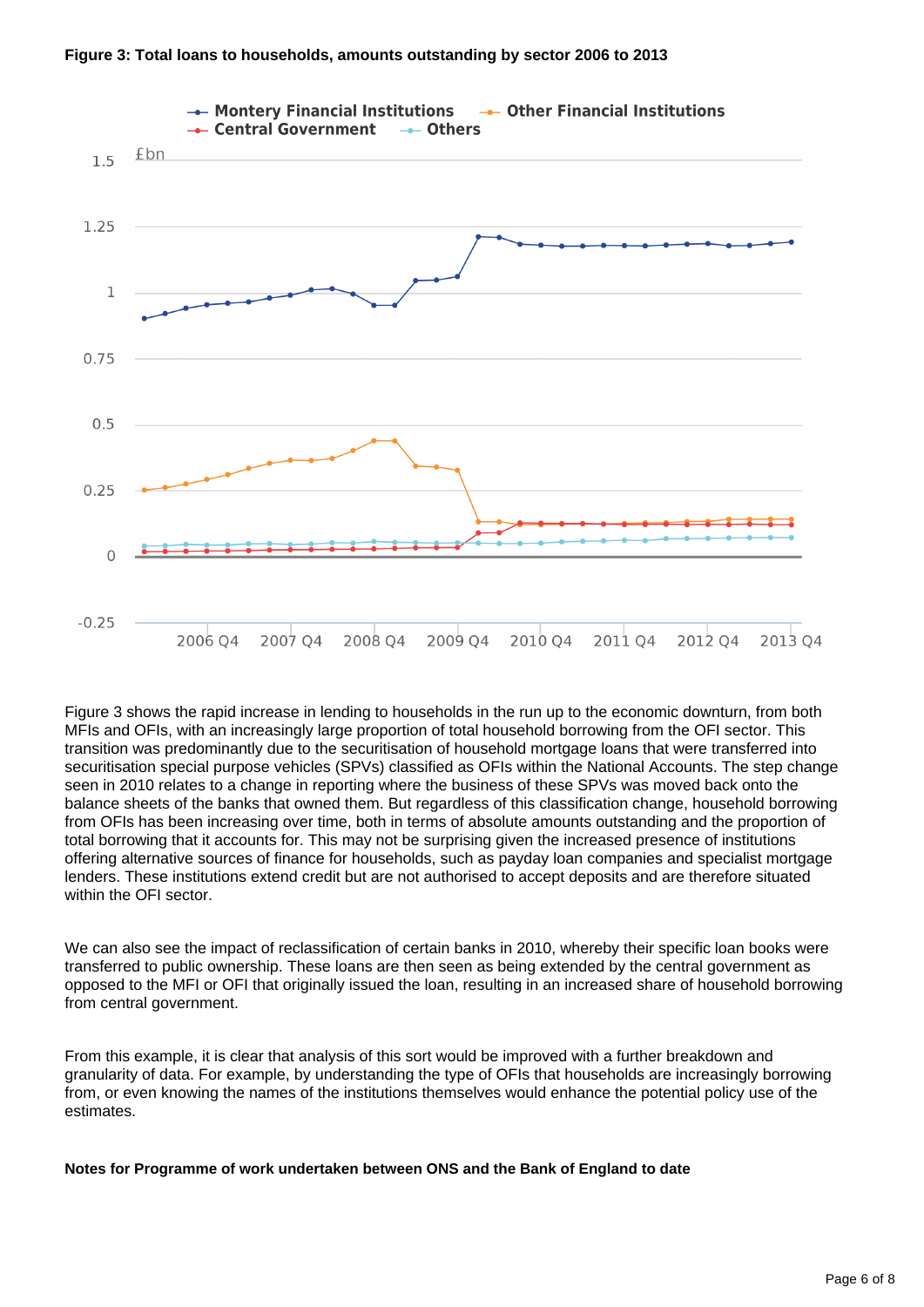- 1. For detailed explanation of the sources and methods used to construct these data please see the explanatory notes accompanying the new estimates.
- 2. This includes all components of loans currently published in the National Accounts i.e. short-term and longterm loans, including finance leasing, direct investment and loans secured on dwellings. Separate matrices of these different components may be published in the future.
- 3. These data are published on an unconsolidated basis i.e. intra-sector loans are included. If required, these can be translated into consolidated estimates by removing the intra-sector business shown in the table.

### <span id="page-6-0"></span>**5 . Looking forward**

While good progress has been made on the project up to this point, the project is still in development with the scope of future work still to be determined. Looking to the immediate future, over the rest of the year ONS and the Bank of England will commence investigative work into alternative data sources. These are sources that could potentially be used either to improve the existing estimates or to fill the data gaps identified. The outcome of this work will outline the feasibility of developing data at differing levels of granularity.

Work over the rest of the year will also focus on assessing the quality of both existing and new data. By reviewing the construction of current financial account and balance sheet series in order to pull out available counterparty information this project also provides an opportunity to undertake a review of the methodology currently used in compiling the financial accounts. Based on this review, this project will make recommendations for improvements to be implemented in the official accounts at a later date. In the interim, new from-whom-to-whom estimates published on an experimental basis will take account of these improvements where possible, as well as bringing in alternative data sources as the project progresses. Ideally a full set of matrices would be published in Blue Book 2019.

Alongside this, work will continue to be progressed at ONS on the development of the financial surveys. This development will improve the sector breakdown within the financial accounts, particularly within the OFI sector and the splitting of pension funds from insurance companies. The newly developed surveys will also offer some additional counterparty information which could be used to fill several of the current gaps identified in building up the Flow of Funds datasets.

More ambitious would be to collect data at firm-level to build up the accounts from micro-data. The recent Bank of England [Quarterly Bulletin article](http://www.bankofengland.co.uk/publications/Documents/quarterlybulletin/2015/q201.pdf) outlined many benefits of this approach. These benefits included additional understanding of the build-up of financial risk at the individual firm level, especially where risk is present due to the non-typical behaviour of a small group of firms, whose behaviour would be masked by analysis at a more aggregate level.

Achieving this level of aggregation would require investment in new data sources but would also involve the use of additional existing data, for example those collected for administrative and regulatory purposes. This would have benefits in reducing the duplication of data collection and would lessen the use of costly statistical surveys, and the burden placed on businesses in responding to them.

Future updates on work plans and progress of the project will be published on the ONS website and links to other articles can be found in the Further Information section below.

# <span id="page-6-1"></span>**6 . Further information**

[Flow of Funds archived background information](http://webarchive.nationalarchives.gov.uk/20160105160709/http://www.ons.gov.uk/ons/guide-method/method-quality/specific/economy/national-accounts/changes-to-national-accounts/flow-of-funds--fof-/index.html)

10 March 2016 article – [Identifying Sectoral Interconnectedness in the UK Economy](http://www.ons.gov.uk/economy/nationalaccounts/uksectoraccounts/articles/nationalaccountsarticlestheukflowoffundsproject/identifyingsectoralinterconnectednessintheukeconomy)